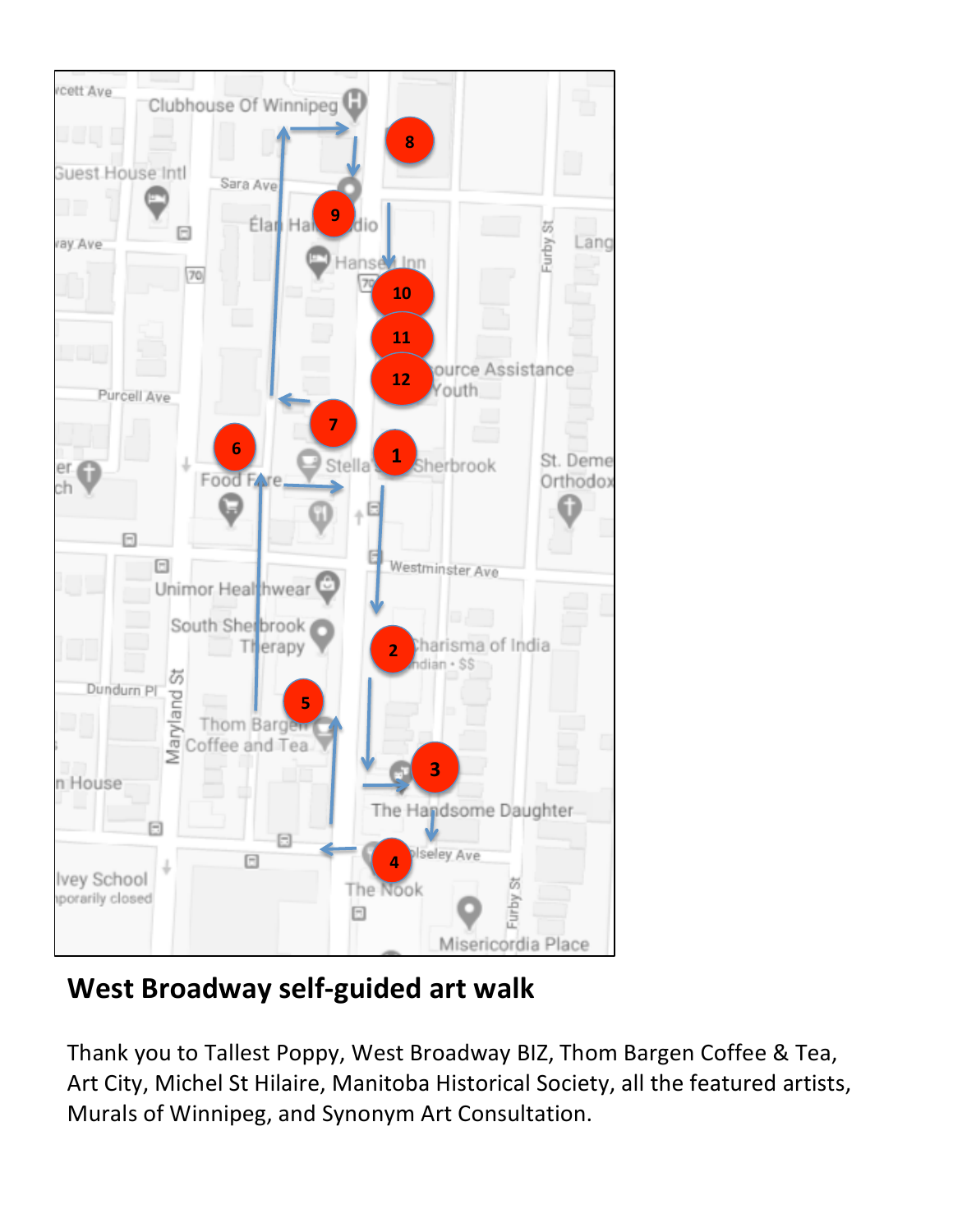Andrew Eastman and Chloe Chafe started the Synonym Art Consultation initiative in 2013 with the aim of getting local art out on the street to engage with the public.

Their Wall-to-Wall Mural and Cultural Festival has now become an annual September-long event, with communities like West Broadway benefitting from an enhanced streetscape of murals, adding beauty, interest, and colour.



The first piece is from 2017 by artist Jill Stanton. She's an Edmonton-based artist who likes to explore themes of dreams, nature, technology, and the future. She took inspiration from the colours of the building, 1970s signage and still-lives hinting at vintage sci-fi novels. The objects straddle a river, referencing the overhead text by local poet/author Katherina Vermette (North End Love Songs, The Break).

The next two pieces are from 2018 and are by two Winnipeg-based sisters originally from Nigeria.

Ekeme Maduka's work is often centred on the female figure, commenting on the depiction of Black women, self-representation and popular culture. Her illustrations are inspired by fashion and the representation of powerful, black bodies. 

Working with her sister, Mercedes Emeka-Maduka uses her art to explore ethics, cultural dominance, and her relationship to society.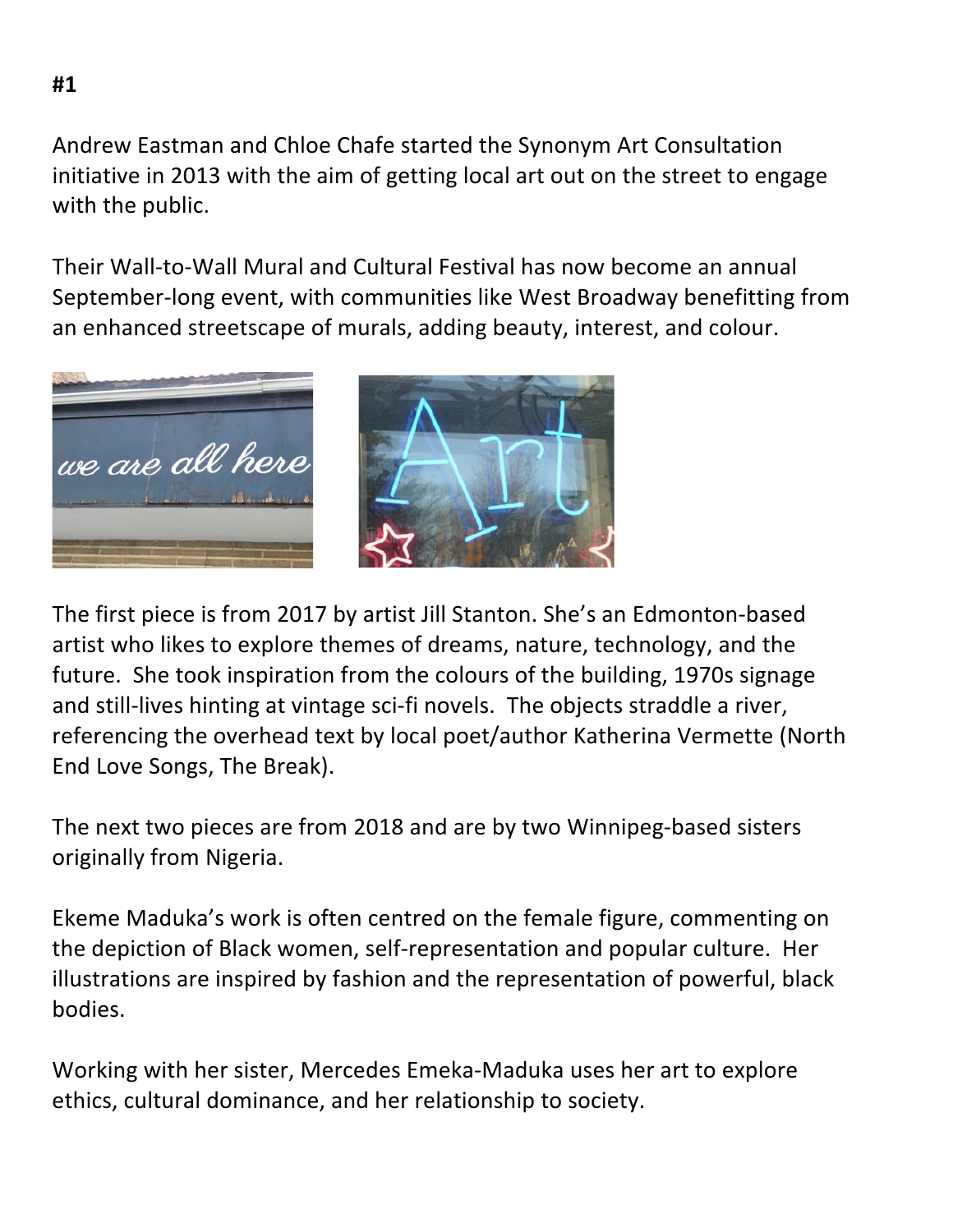The last mural is also the earliest, from 2015 entitled 'Happy Painting'. It's by artist Gibril Bangura, a painter from Sierra Leone. He has been a full-time artist for the last 26 years. He fled his country in 2014 with his wife and three children, arriving homeless in Winnipeg in February. He says he loves the city and the winter  $-$  it gives him more time to stay indoors and paint.

## **#2**

We're in the parking area of Charisma Plaza, which recently did a complete makeover of its exterior. Unfortunately, it resulted in painting over of some existing murals, one done by community art participants working with Art City on the south-facing wall, and another mural from 2004 by artist Tiff Seymour facing the parking lot behind the Salvation Army Store.

It's the nature sometimes of public art, such as the continually changing graffiti on the Handsome Daughter building up the street, or the massive Exchangedistrict mural entitled 'Nibaa' done by local artist Mike Valcourt on the side of the recently demolished former Winnipeg public safety building. That mural brought attention to and highlighted concerns around missing and murdered Indigenous women and girls, and as Mike explained: "The inner meaning behind the mural is that the disappearance of the women and girls coincides with the disappearance of the mural as well."

The temporary nature of outdoor murals can make a tour like this more poignant when we recognize that beautiful public art is often impermanent.

This mural is from 2016. It depicts a cow and was intentionally painted on the north-facing wall of Boon Burger, a vegetarian restaurant. Nereo II (also known as Nereo Eugenio) is the artist who has been active in the local hip-hop and spoken word scene, currently working for Graffiti Art Programming while running a hip-hop studio for youth in the Point Douglas neighbourhood.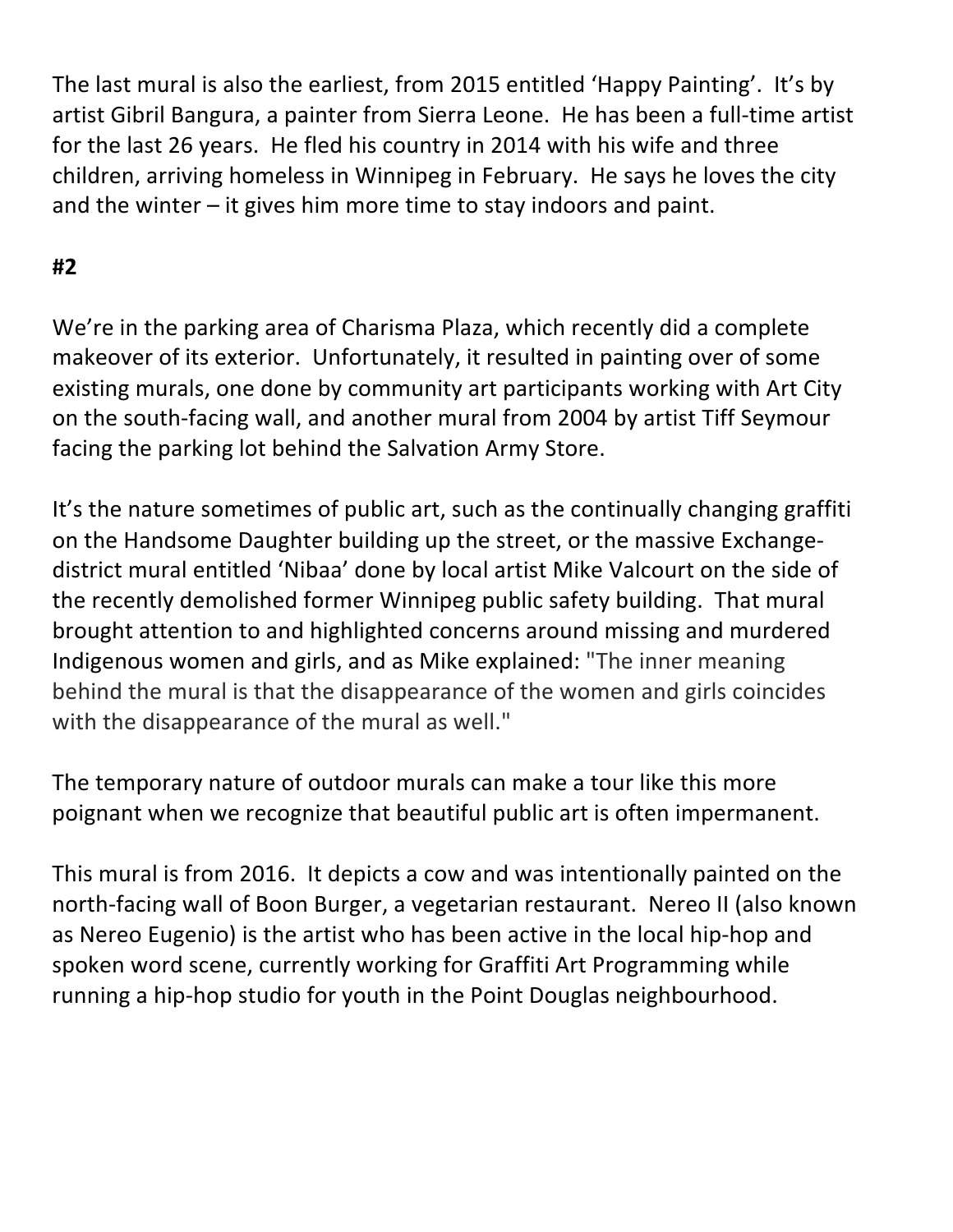Walking through the narrow space between Bistro Dansk and the Handsome Daughter and into the back lane is a great way to see directly the scale, design, and vibrant colours used on the exterior of the building and a nearby garage. This is at least the third complete, aerosol paint-over of the exterior and I expect it may well change again.



#### #4

This 2011 mural is entitled 'A Look at The Nook' by artist Sarah Collard. Originally from Burlington Ontario, Sarah first moved to Altona and then to Winnipeg. She says that murals are a "natural outlet of expression" for her. She likes the size, the social aspect of it, and the interaction with the public.

This was a commissioned work in collaboration with The Nook Restaurant who had just re-stuccoed their wall to address chronic graffiti concerns. Bill and Athena Paradis are the brother and sister owners of the restaurant first started by their parents who can be seen in the doorway and also through the window playing cards with their friends. Bill and Athena can be seen on the left, along with the Alba Brothers playfully stepping on each other's feet. They had a restaurant here prior to The Nook, as did Salisbury House and The Queen's Tea Room.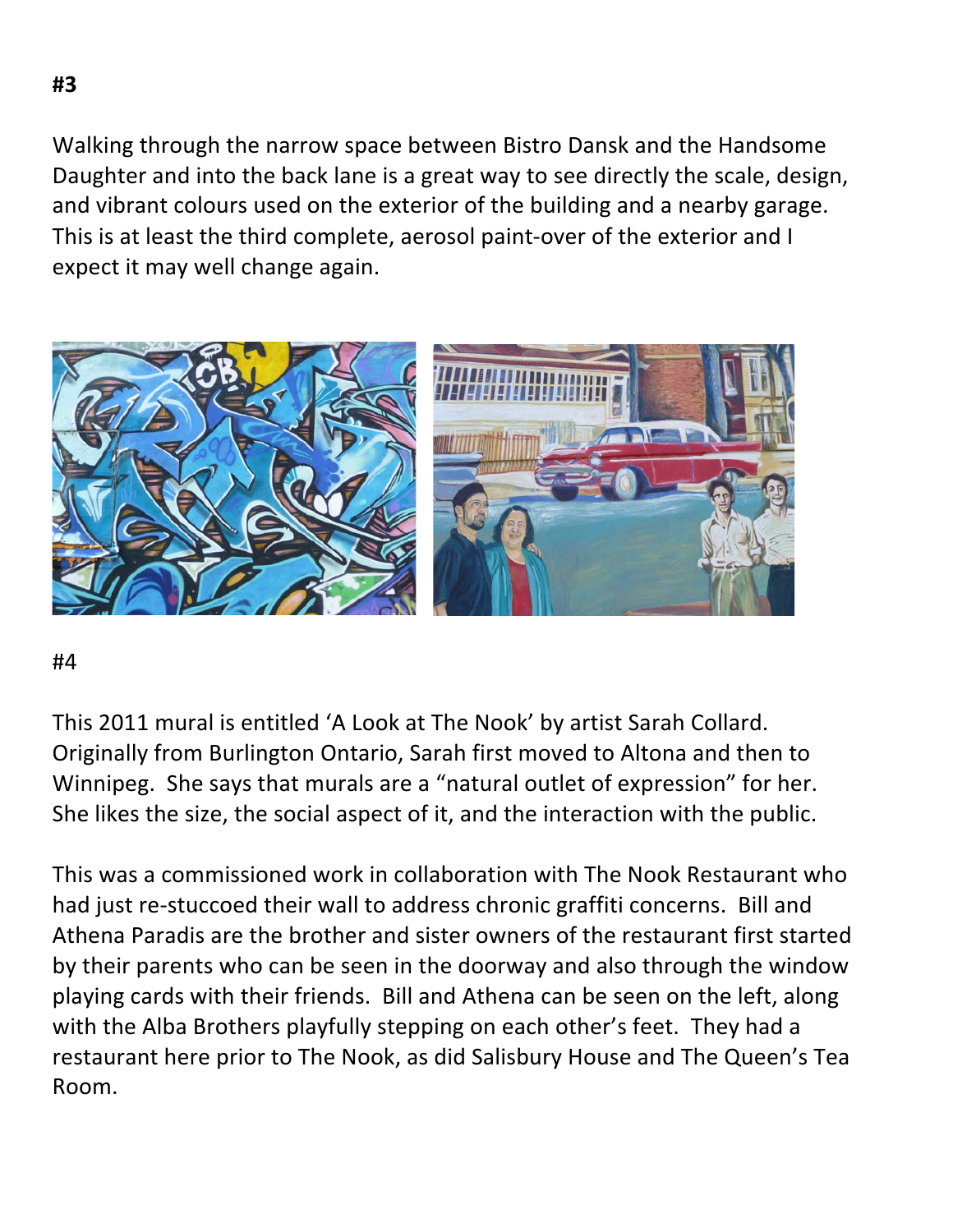An early Sherbrook Street streetscape is also featured, including on the left what was known as the 1898 'Single Mother's Birthing Hospital'  $-$  an early initiative of the Sisters of the Misericorde of Montreal, later founding the Misericordia Hospital.

This mural is unique in that it tells a story about both the business it's located on as well as some of West Broadway's history.

As you cross the street and head north on Sherbrook Street, look back across the street at The Handsome Daughter. Its façade includes a beautiful black and white mural from 2015 courtesy of artist Ben Kroeker, created as part of Synonym's Wall-to Wall festival that year.

Head north to Decadence Chocolates, and then west into the parking lot.



Winnipeg artist and West Broadway resident Michel St Hilaire created this 2011 mural entitled 'Land in Motion' – one of a number of commissioned artworks in partnership with the local BIZ association. Michel excels at creating large-scale murals, often blending elements of architecture and natural landscapes. His work often comments on global and environmental issues while striving to represent balance, flow, beauty, and symmetry. This mural offers a snapshot of the distant past and a possible future. The wall facing the back lane also includes an homage to the family-run camera shop that previously occupied the building.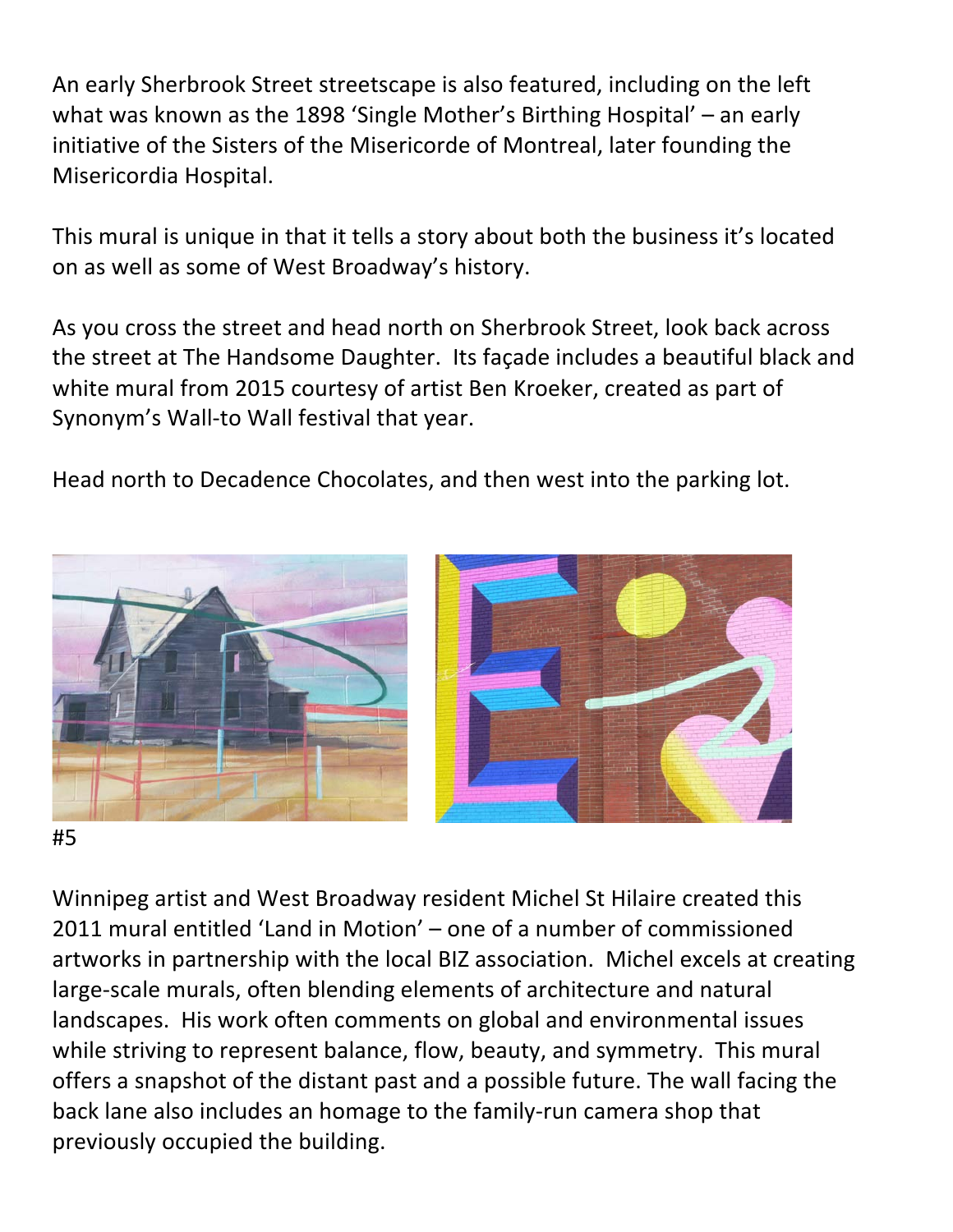The north end of this back lane (where it meets Westminster) provides a great view of one of four murals painted on the Food Fare building.

'Smile' was painted in 2019 by artists Tierney Milne and John Park in collaboration with Synonym Art Consultation and members of Studio 393, a local youth-led artist studio. The artists are both based out of Vancouver and explain that this large, colourful, text-based mural was a result of, "thinking about the best way we could leave a lot of colour and something to feel bright and evergreen even in the cold months."

As you make your way to the parking lot north of the Food Fare, take a minute to appreciate the 2013 mural by Michel St Hilaire that wraps around the southwest corner of the building.

## **#6**

Across the street is the Westminster Church. A fine example of English Gothic style, its rough-cut stone contrasts with the smooth surfaces of the buttresses and windows. Towers of unequal length flank the two central doors with their Tudor arches. There is an impressive rose window on the front and five other stained glass windows in the church. Designed by John HG Russell, a leading Winnipeg architect at the time, it opened on June 16, 1912. Its inaugural service hosted 1300 people.

Before it was a Food Fare, the building on this side of the street operated as the Tivoli Movie Theatre between 1927 and 1958. A theatre with 824 seats, it also served as overflow seating for the church using remote sound to transit the service.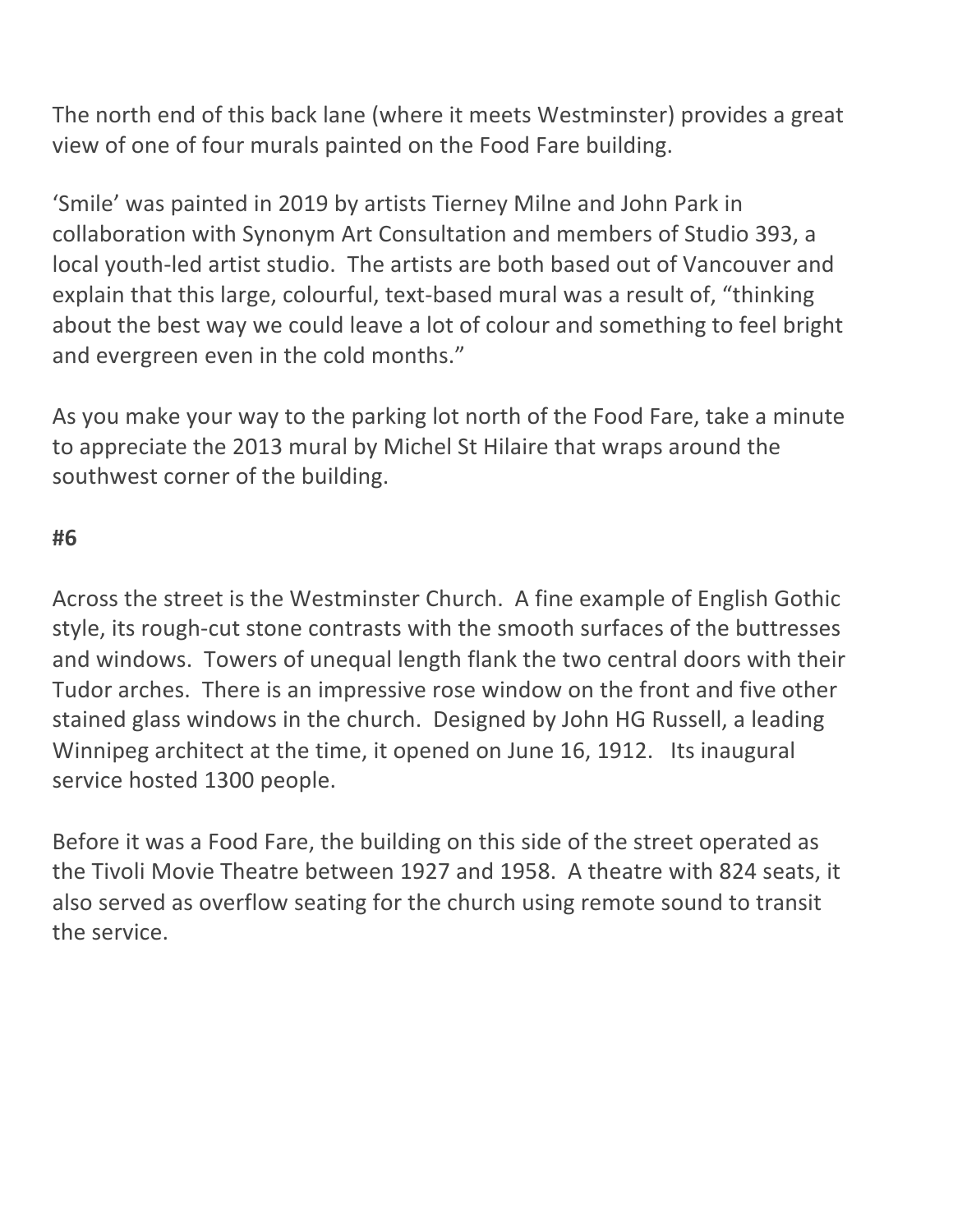

The north-facing wall of the Food Fare features two interesting murals.

Artist Dorothy Streilein's 1998 historical streetscape is of an imagined street market, likely representative of housing along Maryland at the time.

'Puppy Love' by artists Gabrielle Funk and Takashi Iwasaki was the result of a Synonym Wall-to -Wall event in 2014. Gabrielle is a local visual artist and muralist. She likes to beckon you into a world of quiet tension where she explores the dynamics of wild and domesticated beings. Her dogs may seem hostile at first glance until you notice their animated interaction is generating a flurry of hearts ascending above their heads. Gabrielle's focus is often on animals and she wanted to incorporate dogs, which a lot of people in the neighbourhood have as companions.

The balance of the mural is by Takashi Iwasaki who moved to Winnipeg from Hokkaido, Japan in 2002. He says that his work is either a visual recording of his daily life or a visualization of his imaginary worlds or landscapes. They may appear to be abstract but the shapes and colours are significant and reflect his state of mind while also wanting to brighten the neighbourhood with brightness and colour. A story about this mural is that the artist's mother was here for the unveiling and asked him why he'd made no effort to acknowledge the adjacent mural. Prompted by her comment, he repainted one of the shapes to represent a watermelon.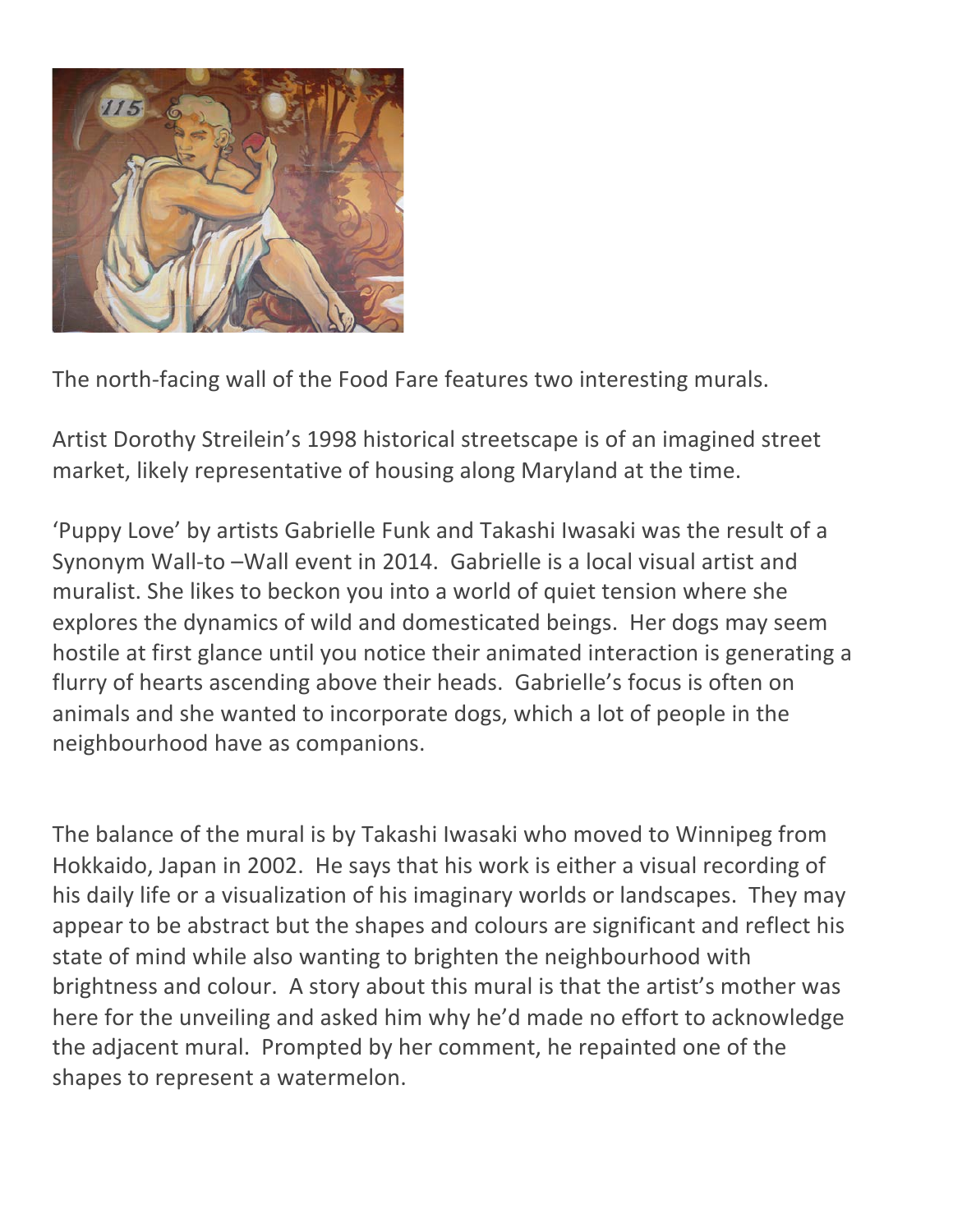Walk through the pass-way outside Stella's outdoor tables and return to Sherbrook Street. You will walk past a 2018 mural entitled 'Love Birds' by Edmonton-based Trevor Peters and Annaliza Toledo, and happy to collaborate with Stella's who were wanting to refresh their wall in a dynamic manner. Inspired by travel, fashion, pop culture, and a shared love of graffiti, the resulting mural contains a mix of vibrant colours, shapes, and patterns. The artists also paint and curate works for Edmonton's annual 'Rust Magic' international street mural festival. Walk north on Sherbrook.



#### **#7**

Vancouver-based Sandeep Johal created this evocative mural in 2018. Inspired by her south Asian background, she believes deeply in the power of art to spark conversations around culture, gender, and human rights. She uses geometric forms and intricate black and white lines to express her vision. Apparently, she, her partner, and their son liked Winnipeg so much when they visited that they talked about moving here.

Closer to the back lane is another piece by Nerio II entitled 'Gaia (Mother Earth)'. This mural was painted on site during the 2016 Sherbrook Street Festival. It refers to a Greek myth, the ancestral mother of all life, and the artist personalized it by basing the central image on his own mother, Angel. He prefers to paint in a style of realism, using a technique called 'cutting' to achieve sharp lines and depth with aerosol's versatility and ability to dry quickly.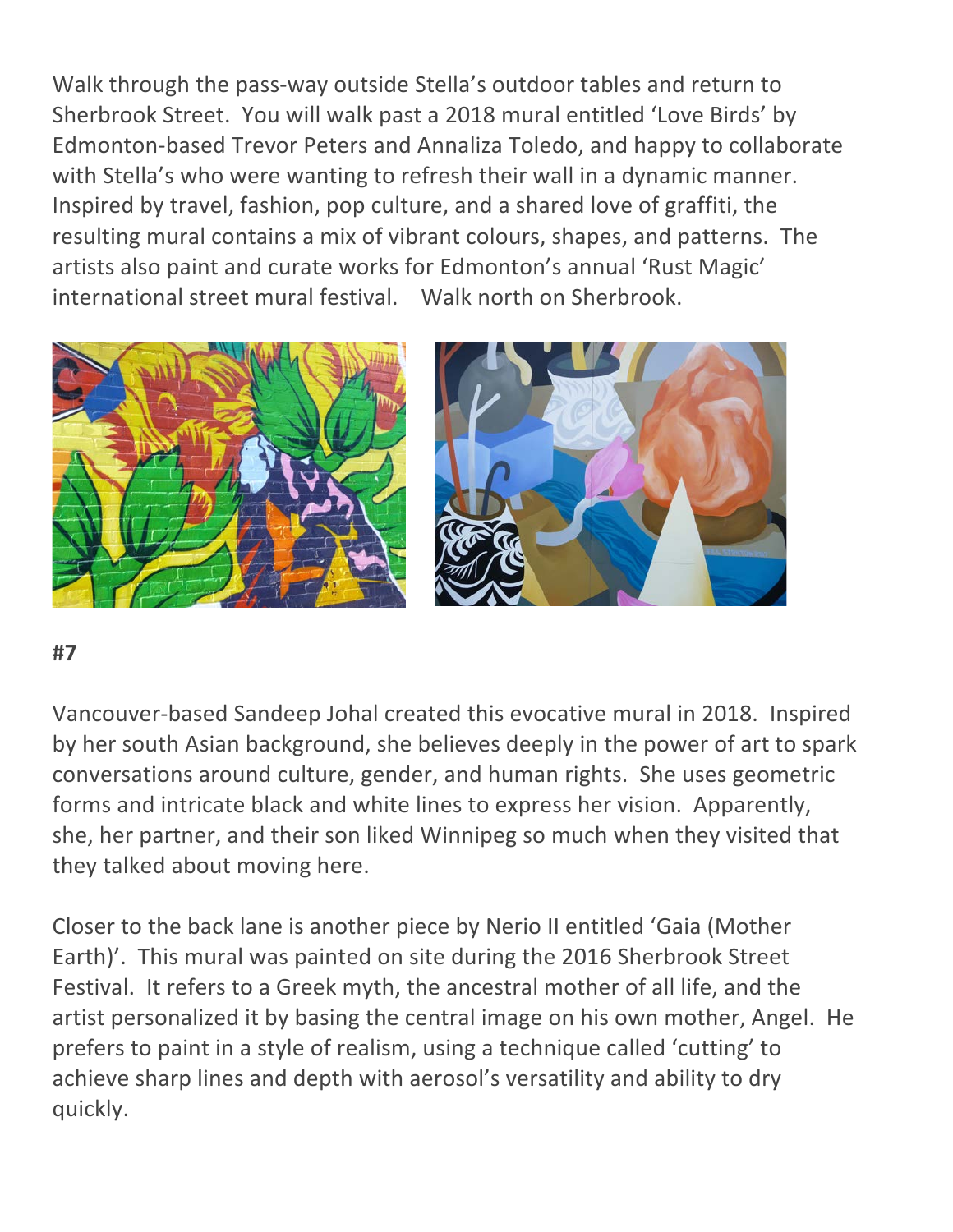

Head north up the back lane, taking note of the unsigned mural on the back of the garage, featuring a number of Indigenous spirit animals. Walk across Sara and into the parking area for Fountain Springs, a beautiful 6-story, 30 suite building. One suite is for the permanent live-in caretaker, and 18 suites are specifically for adults navigating mental health issues. Walk through its causeway towards Sherbrook, for a great view across the street of yet another Michel St Hilaire mural.

## **#8**

This 2012 mural, entitled 'Taking Flight' is another by Michel St Hilaire, a prairie landscape intersected by soaring bridges and roads. A stylized female figure emerges on the left, holding a large sphere, suggesting a seed being transported to a new destination and generating new ideas. The bold colours, architectural details and dramatic band of clouds are strategic in trying to engage the most viewers, many of whom will be driving by. A major renovation of the building has significantly altered the mural, one more public artwork that is slowly disappearing from the neighbourhood.

#### **#9**

This 2017 mural, 'Sun Ice Spirit Level' is courtesy of a Calgary-based art duo known as Nasarimba. They took their cue from the architecture of the building, and were partly inspired by the art deco movement of the 1920s and 30s. The mural experiments with colour fades, transitions and the use of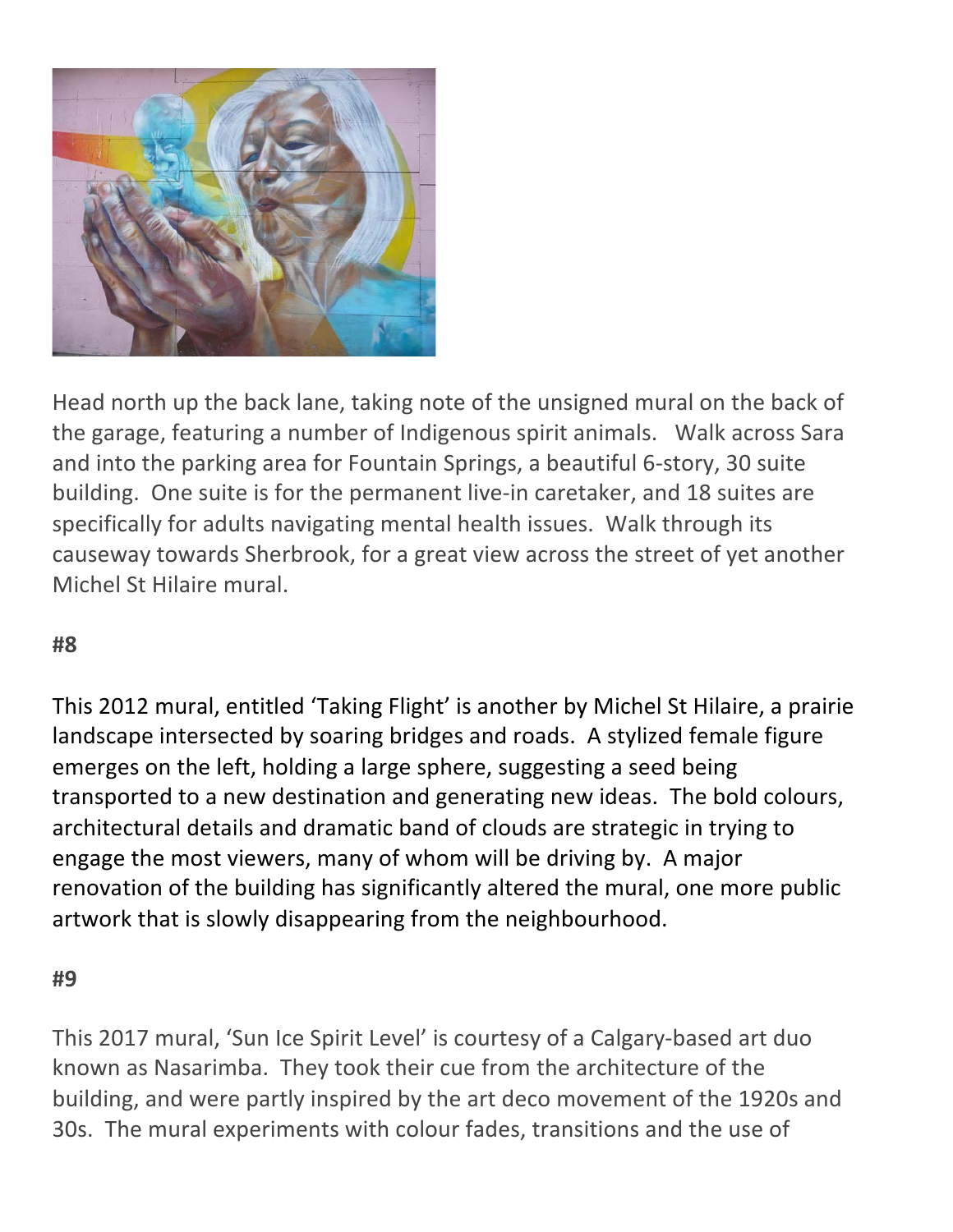vibrant fluorescent paint. The circular shapes, columns, and stripes are echoed in many Winnipeg buildings. The artists' main objective was to add positive energy and a point of reflection as a gift to Winnipeg from their heads and minds. 



## **#10**

Artist Ilana Pichon created 'Fragments' in 2017. She grew up in Switzerland, holds a degree in architecture, and now lives in Quebec. A lover of colour and geometric shapes, she is a printmaker and designer of artist books who likes to transcribe what she sees digitally into textures and patterns specific to the nature and scale of the site. Fabrics used by this clothing business and the daily movements of the two sliding doors inspired her to create the four colourful rocks on the building's façade.

## **#11**

The north wall of the building next to 137 Sherbrook has a beautiful 2017 mural entitled 'Sweetgrass' by Winnipeg-based artist Jackie Traverse. She began drawing as a child but it wasn't until she was 32 years old that she submitted a portfolio of work to University of Manitoba School of Art, graduating in 2009. Her work is women-centred, inspired by her Indigenous culture and her experience as a Native woman living in Winnipeg. She is deeply moved by injustices faced by First Nation people and strives to inspire dialogue through her art. This mural was included as part of a Mentoring Artists for Women's Art project called 'Resilience', a national showcase of 50 Indigenous female artists on 167 billboards from Sidney, Nova Scotia to Victoria, British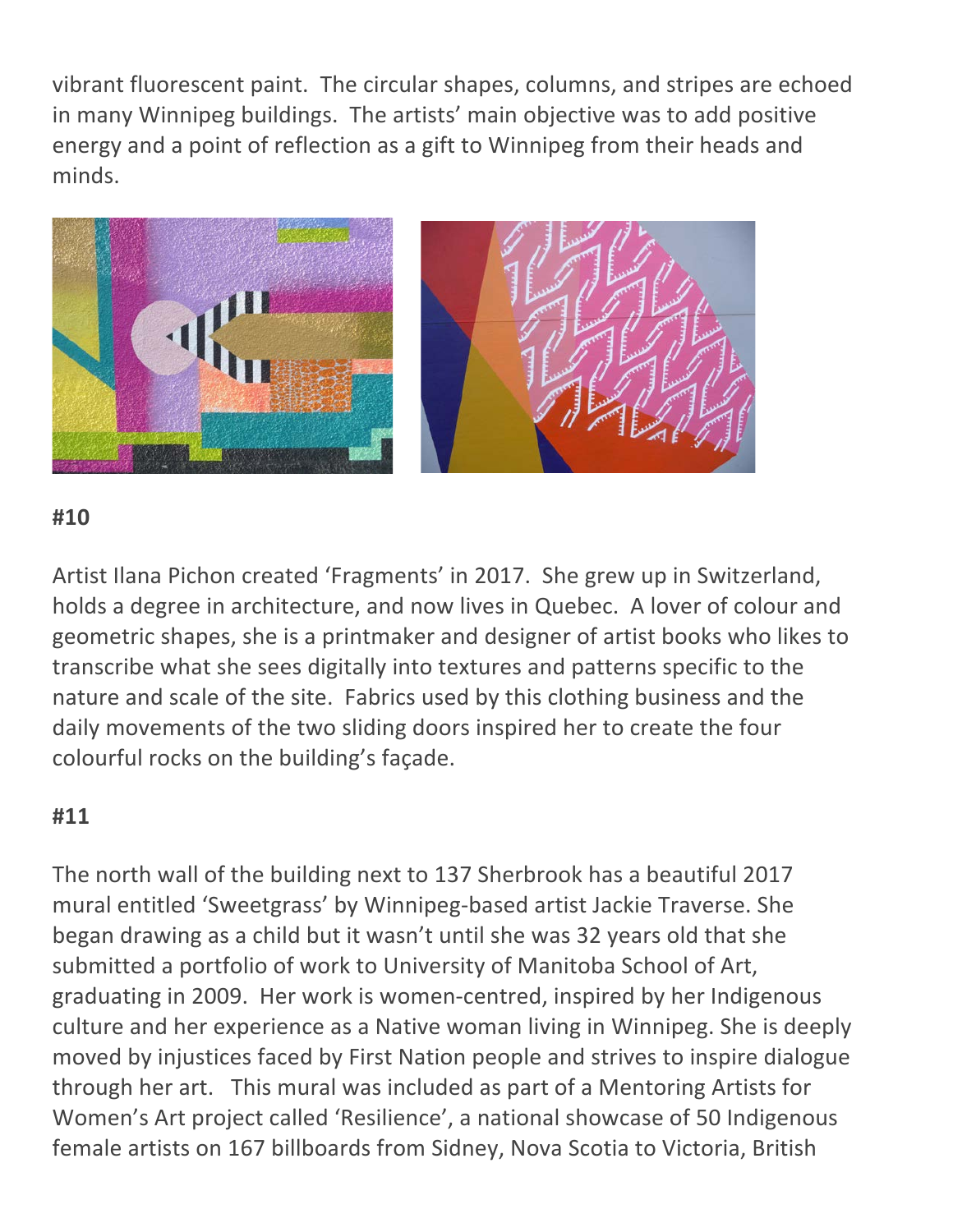Columbia and on large-scale posters on reserves and northern communities, a massive project undertaken in response to the Truth and Reconciliation Commission's 'Call to Action'.

Traverse is also the artist behind 'Medicine Wheel' at Broadway & Young on the east-facing wall of Pal's Supermarket. More than 100 community members participated in Art City workshops, painting more than 100 panels to create a mural full of Aboriginal imagery, including a giant medicine wheel made out of grandfather stories and the animals from the Seven Sacred Teachings.



## **#12**

The final artwork on our tour is 'Untitled' from 2018 by artist Kailey Sheppard. This piece was co-sponsored by the Winnipeg Art Gallery, in celebration of the its new 4-story, 40,00 square foot Inuit Art Centre.

Sheppard is an emerging Inuit artist, originally from Winkler, Manitoba. Stating that her main objective was to create something light and hopeful by incorporating northern sea creatures on colourful, serpentine waves, Sheppard has created a mural similar in theme and aesthetic on the site of what will become the Inuit Art Centre on Memorial Boulevard. Painted on plywood and running the full length of the site, it will remain in place for the next year and a half during construction of the \$65M art centre.